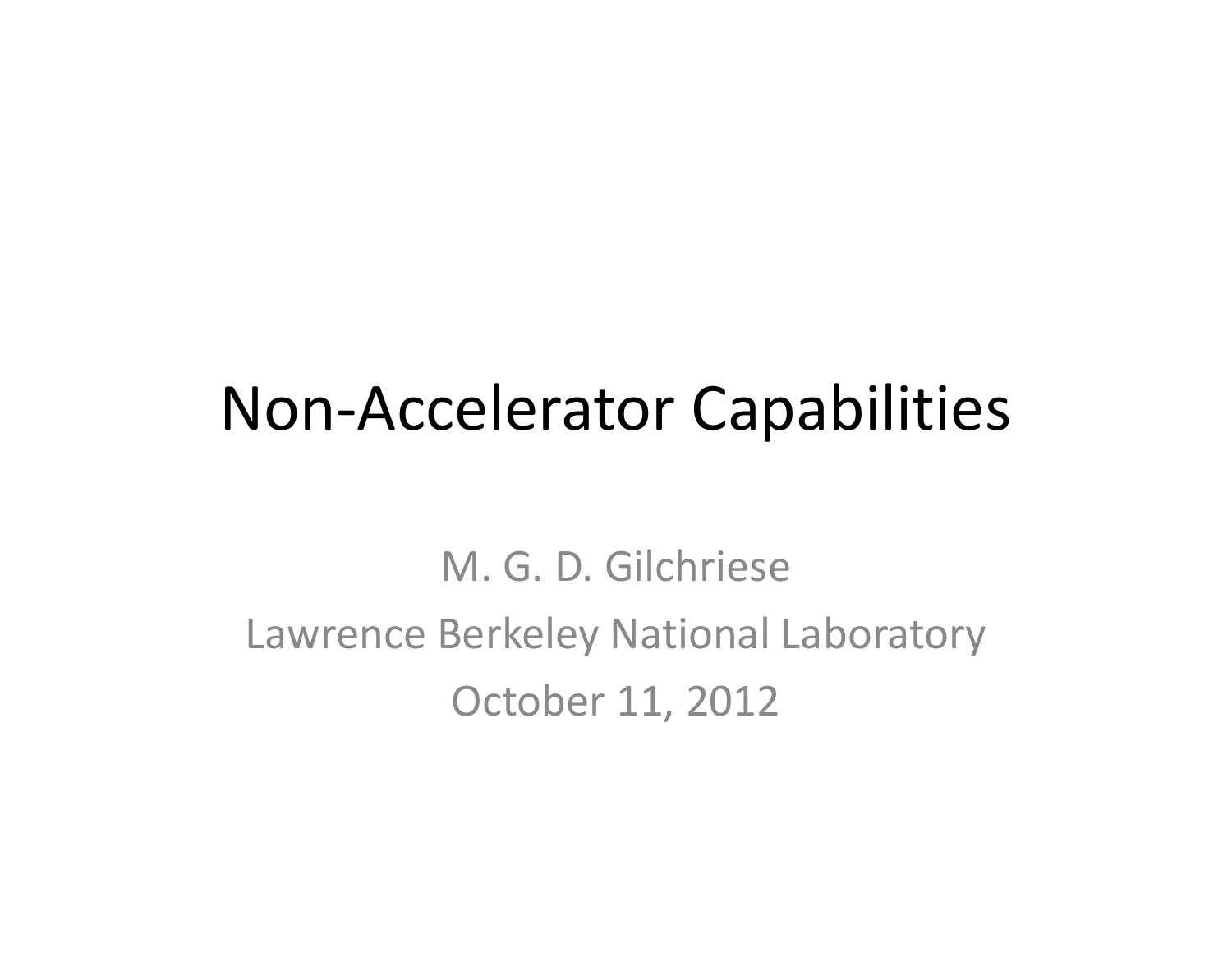#### Current Scope

- The primary focus of the Non‐accelerator Facilities working groups is expected to be on underground facilities.
- There will be two working groups on underground facilities.
- The formation of task forces on other topics related to non‐ accelerator facilities is under consideration.
	- – These task forces would have <sup>a</sup> more limited scope than the working groups, and would be focused on particular topics of interest to the community.
	- – One example of such <sup>a</sup> task force could be on the evolution of ground‐based telescopes needed to support particle physics scientific goals.
	- –Another could be reactor‐based facilities for neutrino physics
- If areas other than underground facilities are addressed, it may be more natural in the context of other working groups e.g. Cosmic Frontier or Intensity Frontier. Would welcome feedback.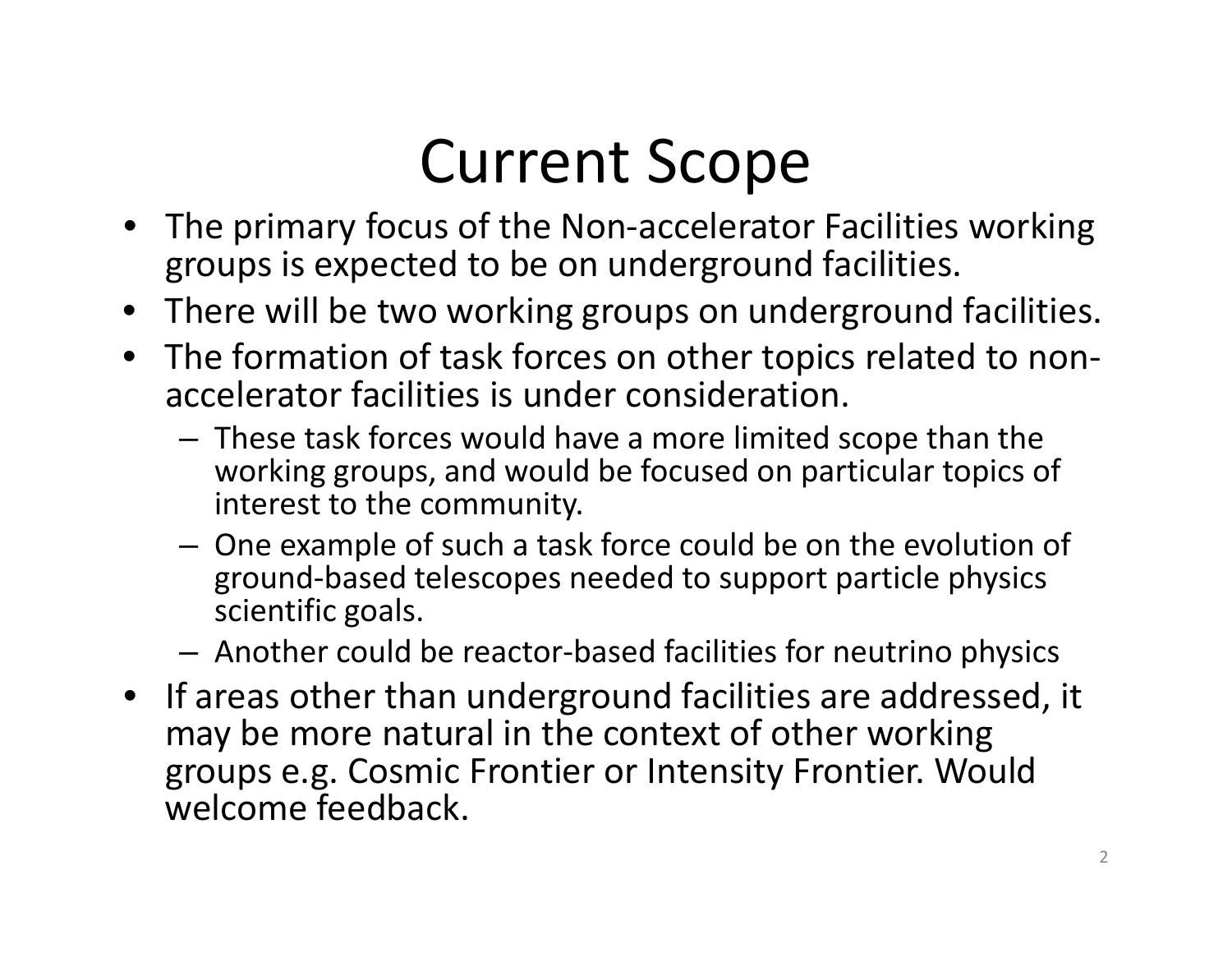## Working Groups

- NAF1 on underground facilities to support very large detectors for neutrino physics, proton decay and other science requiring detectors of the multi ‐ kiloton scale.
	- – NAF1 conveners: K. Heeger (Wisconsin), K. Scholberg (Duke), H. Sobel (Irvine)
- NAF2 on underground facilities for dark matter experiments, neutrinoless double beta decay experiments, underground accelerators for nuclear astrophysics or other physics, low background assay of materials and related topics.
	- – NAF2 conveners: P. Cushman (Minnesota), J. Klein (Pennsylvania), M. Witherell (Santa Barbara)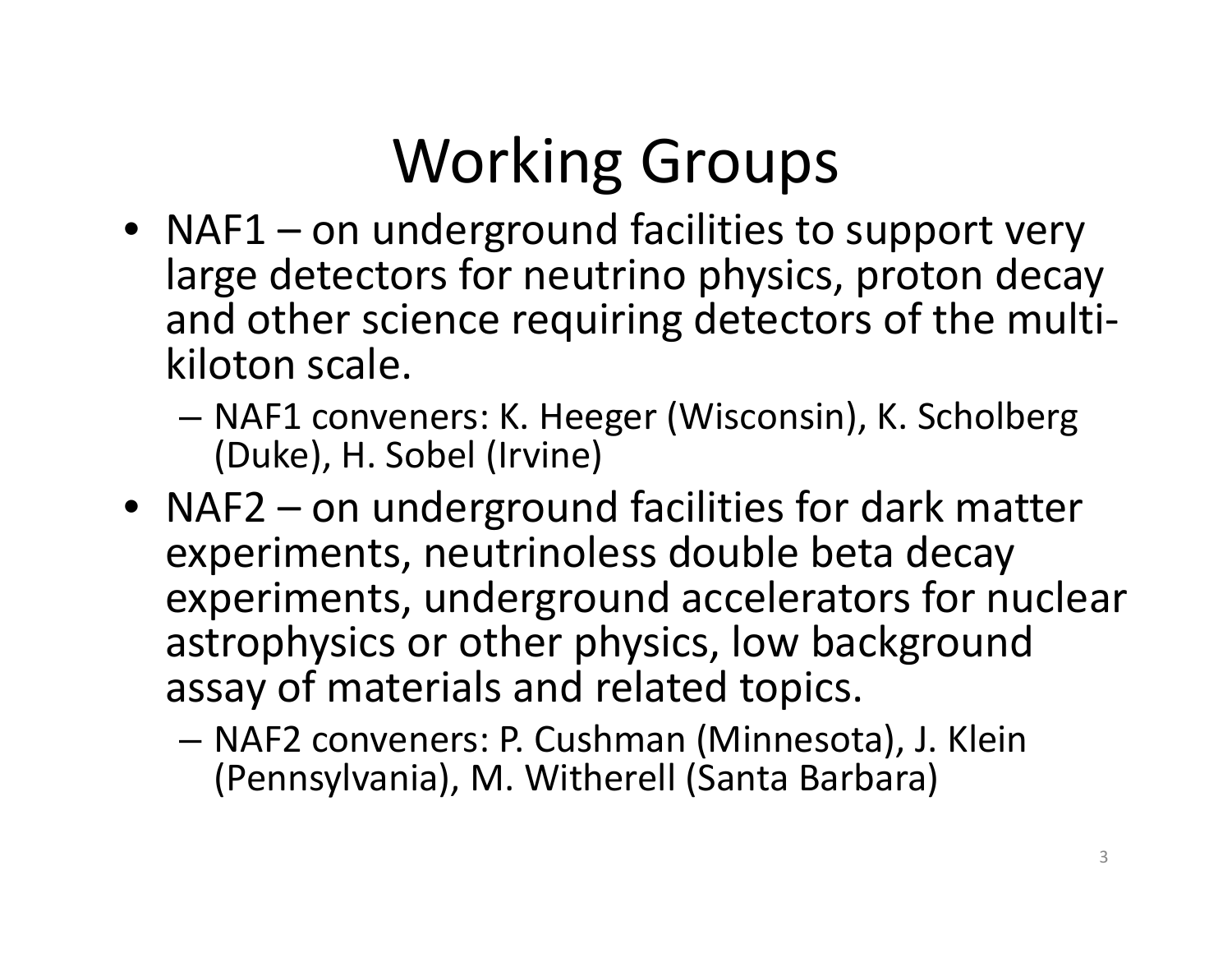### Draft Charge

- 1. Assess the status and potential plans for underground facilities worldwide, with particular attention to the current and planned role of U.S. scientists;
- 2. Answer the following question in conjunction with the relevant Cosmic Frontier, Intensity Frontier and Instrumentation Frontier working groups – how will the existing or planned underground facilities meet the needs of US scientists and their scientific goals over the next 10 – 15 years?
- 3. Address future U.S. organizational aspects for underground facilities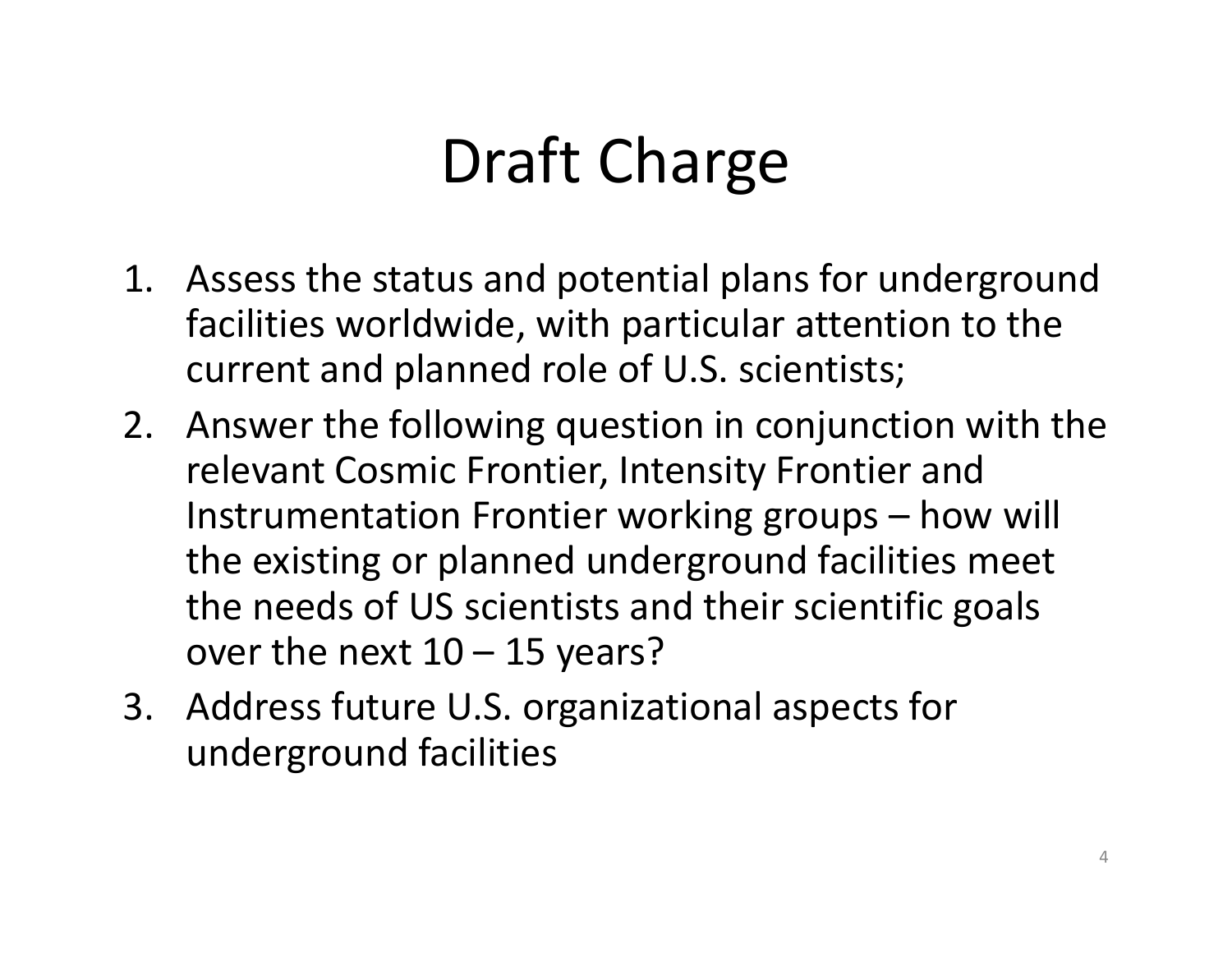#### Connections

• These working groups are closely coordinated with working groups in the Intensity Frontier(IF) and Cosmic Frontier(CF) and liaisons between the NAF working groups have been established. Natural connections with the Instrumentation Frontier (underground space for detector development) also exist.

IF3 – K. Scholberg

CF1 – P. Cushman

• There are connections to ongoing studies by the nuclear science community. J. Klein is the principal liaison between the nuclear science community and the NAF working groups.

[http://cyclotron.tamu.edu/nsac](http://cyclotron.tamu.edu/nsac-subcommittee-2012/)‐subcommittee‐2012/ <http://www.phy.ornl.gov/funsym/>

• We are also exploring potential overlap of underground science instrumentation needs with US and international nonproliferation goals. The US nonproliferation community is also considering underground deployments of kiloton scale and ultimately larger detectors, as <sup>a</sup> possible means for remote monitoring of the antineutrino signature from nuclear reactors. With an eye to possible synergies in planning and implementation, this topic describes the likely needs for such detectors, and the overlap in requirements with US underground science goals. This activity is being coordinated by A. Bernstein (LLNL). <sup>5</sup>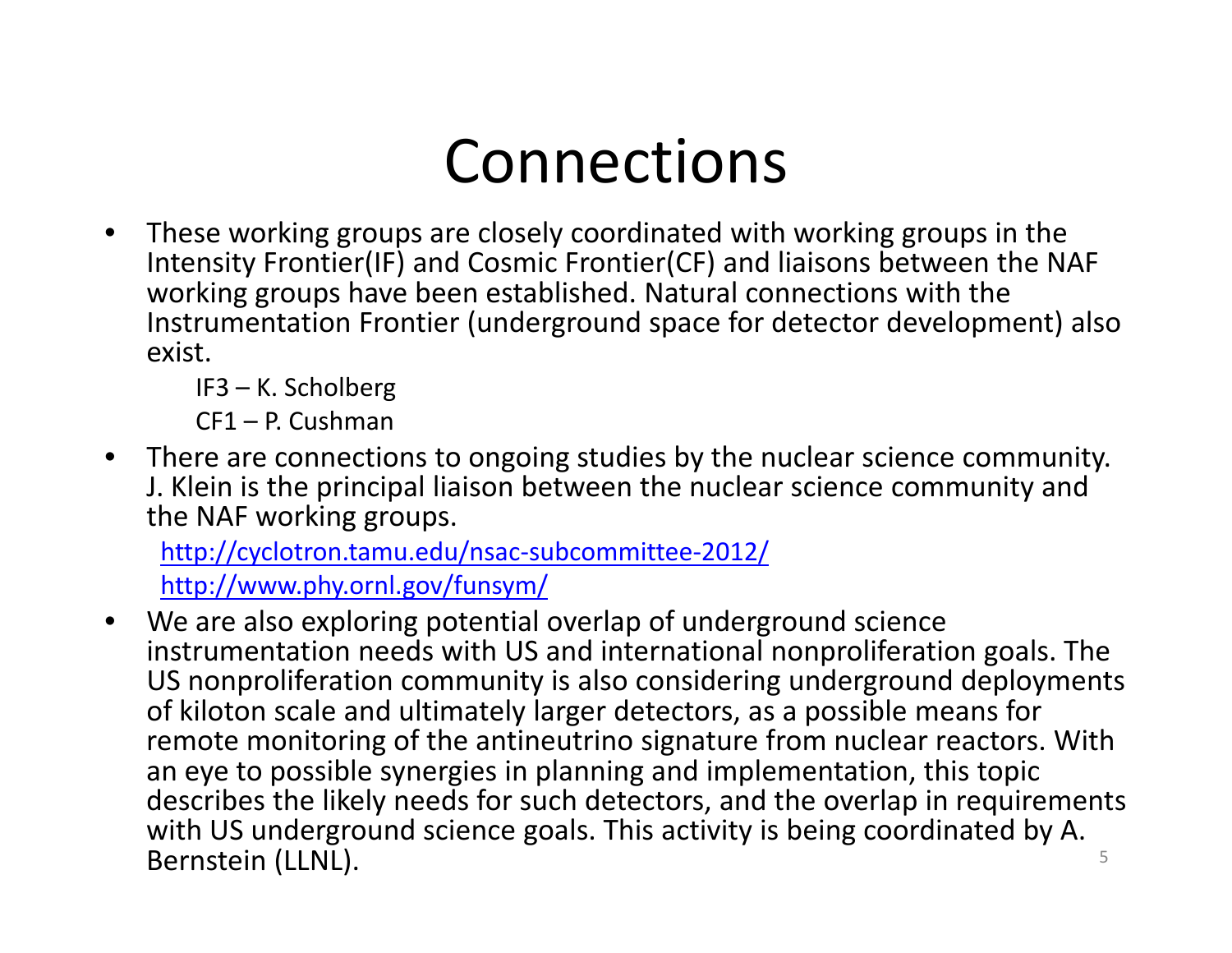### Information Gathering

- •**•** Started to gather information on status and plans from all underground facilities – see table.
- • There have been many, many studies of the scientific goals and needs for underground facilities, including recent National Academy studies
	- Committee to Assess the Deep Underground Science and Engineering Laboratory (DUSEL) [http://sites.nationalacademies.org/BPA/BPA\\_058955](http://sites.nationalacademies.org/BPA/BPA_058955)
	- NP 2010: An Assessment and Outlook for Nuclear Physics [http://sites.nationalacademies.org/BPA/BPA\\_055628](http://sites.nationalacademies.org/BPA/BPA_055628)
- •• From U.S. perspective, recent developments
	- $\quad \theta_{13}$  measurement
	- LBNE reconfiguration, potentially phased approach to underground detector
	- Potentially large response for "G2" direct dark matter experiments

|                      |                          | Convener   |           |
|----------------------|--------------------------|------------|-----------|
|                      | <b>Facility Location</b> | Context(s) |           |
| <b>United States</b> |                          |            |           |
|                      | Kimbalton                | Klein      |           |
|                      | Soudan                   | Cushman    |           |
|                      | <b>SURF</b>              | Gilchriese |           |
|                      | Washington               | Sobel      |           |
|                      | <b>WIPP</b>              | Sobel      |           |
| Canada               |                          |            |           |
|                      | Snolab                   | Klein      |           |
| Europe               |                          |            |           |
|                      | Boulby                   | Klein      |           |
|                      | Canfranc                 | Sobel      |           |
|                      | Gran Sasso               | Scholberg  | Witherell |
|                      | Modane                   | Cushman    |           |
|                      | Pyhasalmi                | Scholberg  |           |
| Russia               |                          |            |           |
|                      | Baksan                   | Sobel      |           |
| Japan                |                          |            |           |
|                      | Kamioka/other            | Scholberg  | Sobel     |
| China                |                          |            |           |
|                      | Jinping                  | Heeger     |           |
|                      | Daya Bay/ II             | Heeger     |           |
| Korea                |                          |            |           |
|                      | Y2L                      | Gilchriese |           |
|                      | <b>RENO/II</b>           | Heeger     |           |
| India                |                          |            |           |
|                      | <b>INO</b>               | Scholberg  |           |
| South America        |                          |            |           |
|                      | <b>ANDES</b>             | Scholberg  |           |
| Antarctica           |                          |            |           |
|                      | $IceCube (+ extensions)$ | Heeger     |           |